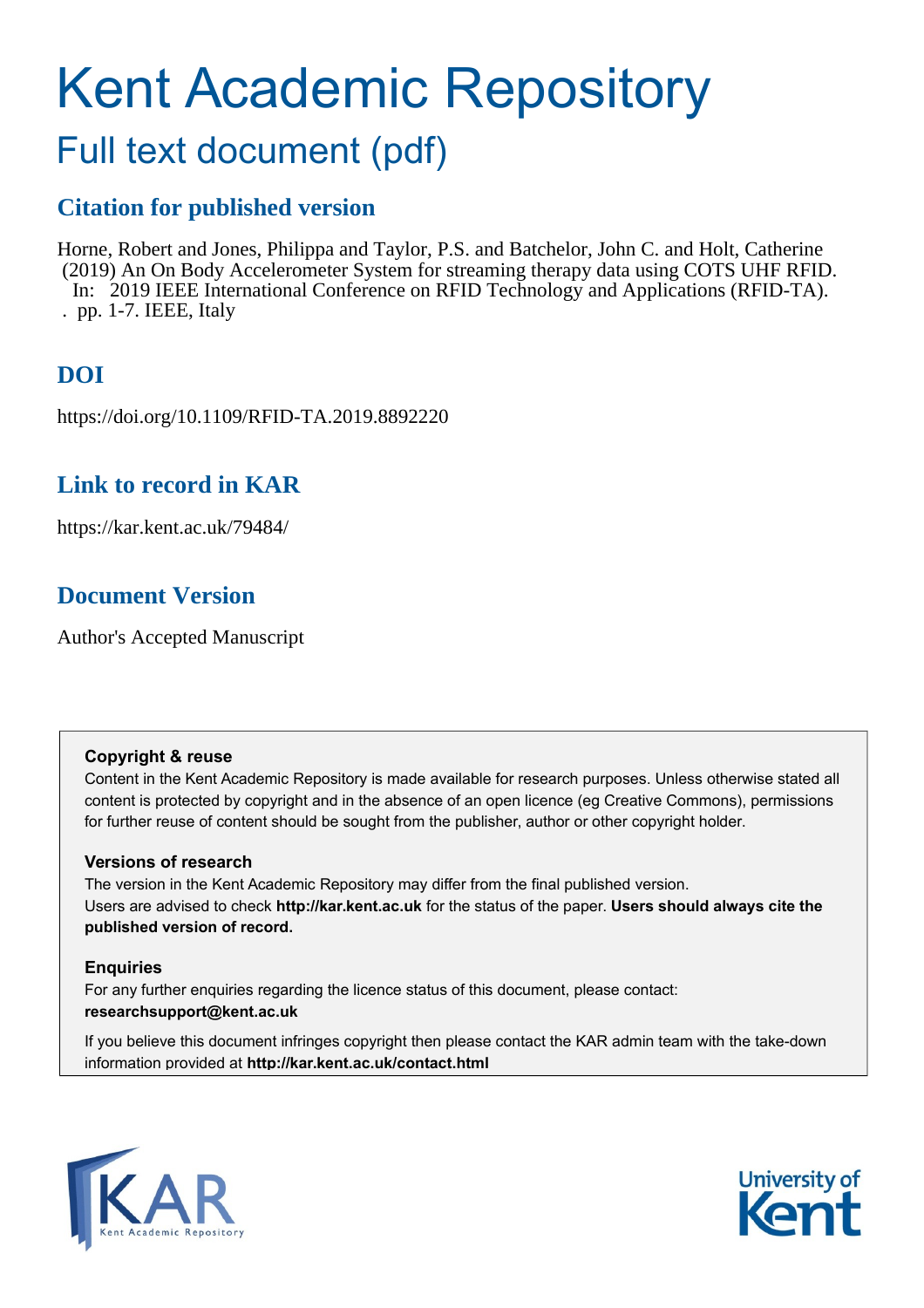# An On Body Accelerometer System for streaming therapy data using COTS UHF RFID

Robert Horne School of Engineering and Digital Arts University of Kent Canterbury, United Kingdom r.j.horne@kent.ac.uk

John Batchelor School of Engineering and Digital Arts University of Kent Canterbury, United Kingdom j.c.batchelor@kent.ac.uk

Philippa Jones School of Engineering Cardiff University Cardiff, United Kingdom jonesp29@cardiff.ac.uk

Catherine Holt School of Engineering Cardiff University Cardiff, United Kingdom holt@cardiff.ac.uk

Paul Taylor School of Engineering and Digital Arts University of Kent Canterbury, United Kingdom P.Taylor-250@kent.ac.uk

*This paper details the use of an on body Accelerometer COTS RFID system for use in determining specific therapeutic movements, and the performance of said movements. Conventional methodologies rely on power intensive Bluetooth or Wi-Fi technologies for live communications, but this paper outlines the use of ultra-low power battery assistive passive modes on UHF RFID chips to harness sub-2mW continuous streaming of Accelerometer data.*

#### *Keywords— UHF, RFID, Accelerometer, low-power, COTS*

#### I. INTRODUCTION

Over 1 million osteoarthritis (OA) related total knee replacement (TKR) surgeries take place across the UK annually [1], with patients undergoing regular post-surgery physiotherapy that is reliant on home-based exercise rehabilitation [2] and driven by personalized self-management. With poor patient adherence that is difficult to ascertain [3], clinicians who are challenged to optimize patient outcomes are unable to determine whether improvements (or lack of) can be attributed to an exercise intervention or (non) adherence. There is a clear need for enhanced forms of objectively monitoring patient adherence to homebased exercise rehabilitation, providing valuable biomechanical knowledge to clinicians to guide personalized exercise prescription. This could provide rigorous adherence measurements, optimize the rehabilitation process, reduce NHS burden and improve patient satisfaction.

The potential applications of body-worn sensors to monitor physical activity and rehabilitation is well recognised, with a number of research groups investigating the optimal sensing platform for objectively detecting the performance of rehabilitation exercises [4, 5]. Some of the known design considerations for these platforms include the need for low power consumption and transmission power [6], a light device that is comfortable to wear that has a low profile [7] and one that is cost effective for successful integration within the NHS framework [8].

This paper introduces a new methodology in the form of using UHF RFID instead of the standard norm of Bluetooth or Wi-Fi sensor platforms. The reason for choosing this communication methodology is due to its inherent low power communications functionality, as well as low implementation cost.

#### II. SYSTEM DESIGN

The system detailed in this paper can be broken down into several critical areas.

#### *A. Acceleration Measurement*

The acceleration measurement was taken by an ADXL362 [9] at 100 Hz, which was transmitted to the microcontroller via SPI and interrupt interface. This device was chosen due to its low power characteristics, package size and ability to use interrupts to enable a FIFO read. Within the lowest power state, the ADXL consumes 270nA and only 2µA at 100 Hz. The ADXL362 reports axis acceleration as a 12 bit value, however when processed, four additional padding bits are attached to result in a 16 bit value.

#### *B. Embedded Measurement*

To process and forward the incoming data from the ADXL362 Accelerometer an ATSAMD21G [10] microcontroller from Atmel was used. This microcontroller was chosen due to its ultra-low power characteristics and general availability. The microcontroller is required to modify the incoming data from the accelerometer into a form that is applicable for the volatile memory on the RFID chip. Using interrupts from both the ADXL362 and the RFID chip, the microcontroller can remain in low power states (sub 10µA) for the majority of the time that the device is active, thus lowering overall power consumption. The microcontroller could be programmed via the 10-pin breakout port or via the USB socket utilising a bootloader. The inclusion of USB also allowed for debugging via a serial connection to the PC using Putty. The estimated cost to produce the entire embedded module is roughly £10.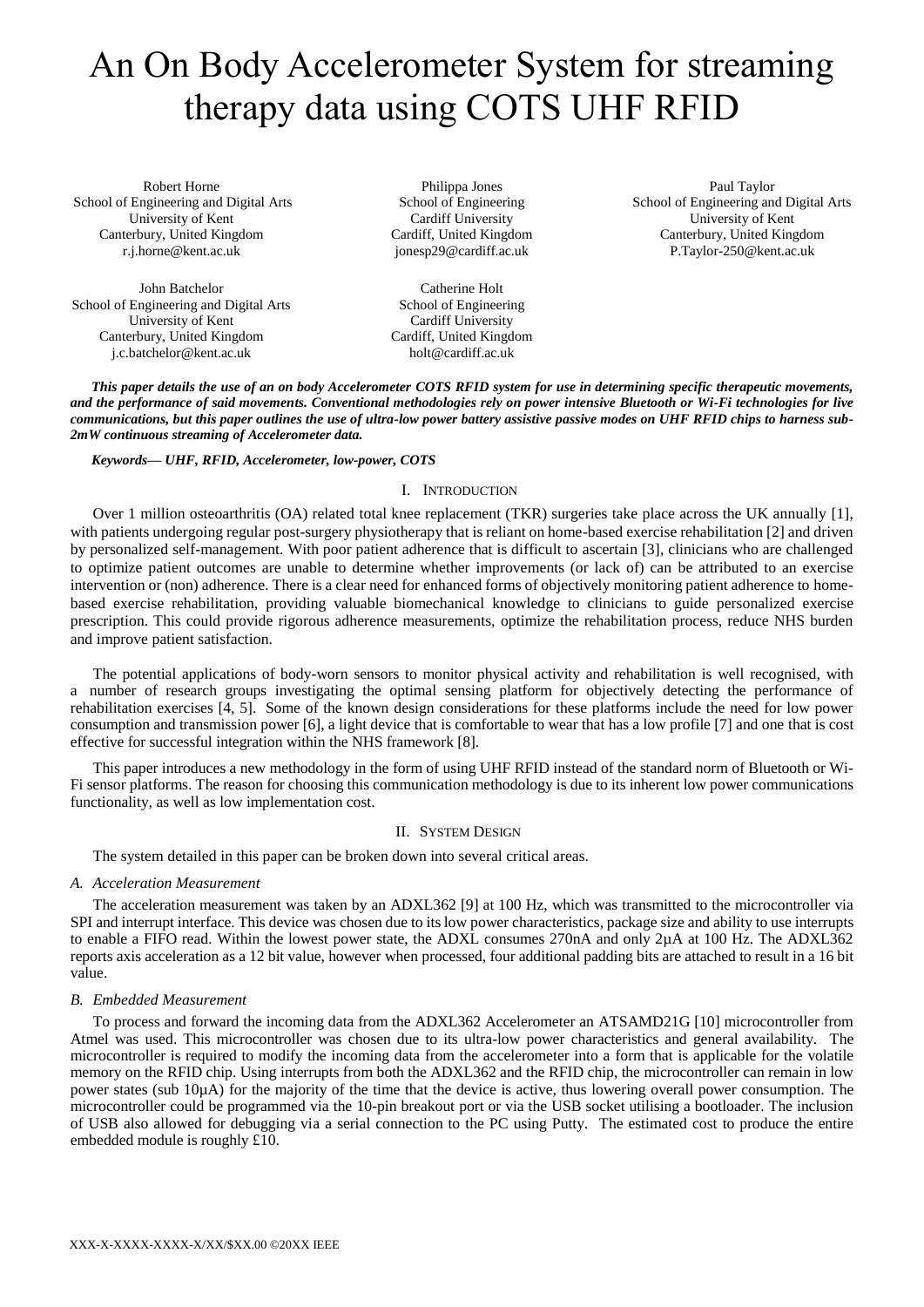#### *C. UHF RFID Communications*

The RFID UHF chip used was a commercially off the shelf (COTS) EM4325 [11] made by EM Microelectronic transmitting to a Jadak ThingMagic M6E reader. The Jadak reader has a cost of roughly £1000. The EM4325 was chosen due to its RAM register access through SPI. The majority of commercially available UHF RFID chips have memory access as a standard feature, but this is typically access to EEPROM. EEPROM is too slow for the transfer speeds required for 60Hz accelerometer streaming and poses the issue that it has a low amount of lifetime cycles. The EM4325 also has the ability to change its transmission characteristics dependent on whether it has an external power supply. This "battery assistive passive" mode enables an extension in read range and memory access speeds. A wire dipole antenna was implemented onto the printed circuit board.

#### *D. Software side analysis*

To enable communications to the Jadak ThingMagic M6E reader [12], an Application Programming Interface (API) from Jadak was used. The API allowed for a software interface written in C# to be implemented to control the flow of data from the ThingMagic reader. The software interface enabled the implementation of commands specific to the EM4325's volatile memory and for the higher backscatter frequency required to achieve the desired data transfer rate of 960 bytes per second ( 16 bytes sent at 60 Hz). To ensure data integrity a frame number and checksum were sent with the accelerometer data (Fig.1.). A reserved section was implemented for further development of the platform to include extra sensor data.



Fig. 1. - RFID Register Memory Packet Structure

When the sensor data is collected by the PC, it generates an internal Unix timestamp and computes whether the frame is valid based on the cyclic redundancy check (CRC) and payload provided. As the connection to the reader is done via a com port, threading is used to negate any latency that may arise. If the frame is valid, it is added to a buffer, if it is invalid, the data is invalidated but reference of the frame is still kept. Once the buffer has been filled, the contents are stored into a comma separated value (CSV) file for offline processing in Excel or Matlab. From there, update rate can be inferred from the number of samples and the duration between timestamps. The acceleration vectors are easily extracted from the stored payload, as they have their own columns within the file. Other metrics from the read of the RFID Memory are also logged such as the RSSI, Phase and frequency. To ensure that when logging data that only the specific RFID Tag is communicating with the system, an EPC filter was implemented, and each of the RFID tags were given a unique identifier with the first four characters having the same identifier.

#### *E. Power Management*

To enable the device to function, a lithium polymer (LIPO) battery was attached to the printed circuit board. The battery had a capacity of 120mAh which was more than sufficient for the entire duration of a clinical session. Active current draw was measured in the region of 500µA with the input voltage mirroring a standard LIPO at 3.7V. The LIPO was chosen as it matched the size of the printed circuit board. This battery could be recharged using an integrated LIPO charger. The charger could be activated if a USB connection was made to a computer or a suitable 5V source power supply. The charger was limited to a charge rate of 50mA to ensure the longevity of the battery over multiple charging cycles.

The complete system block diagram can be seen in Fig. 2, and the rigid prototype printed circuit board can be seen in Fig. 3.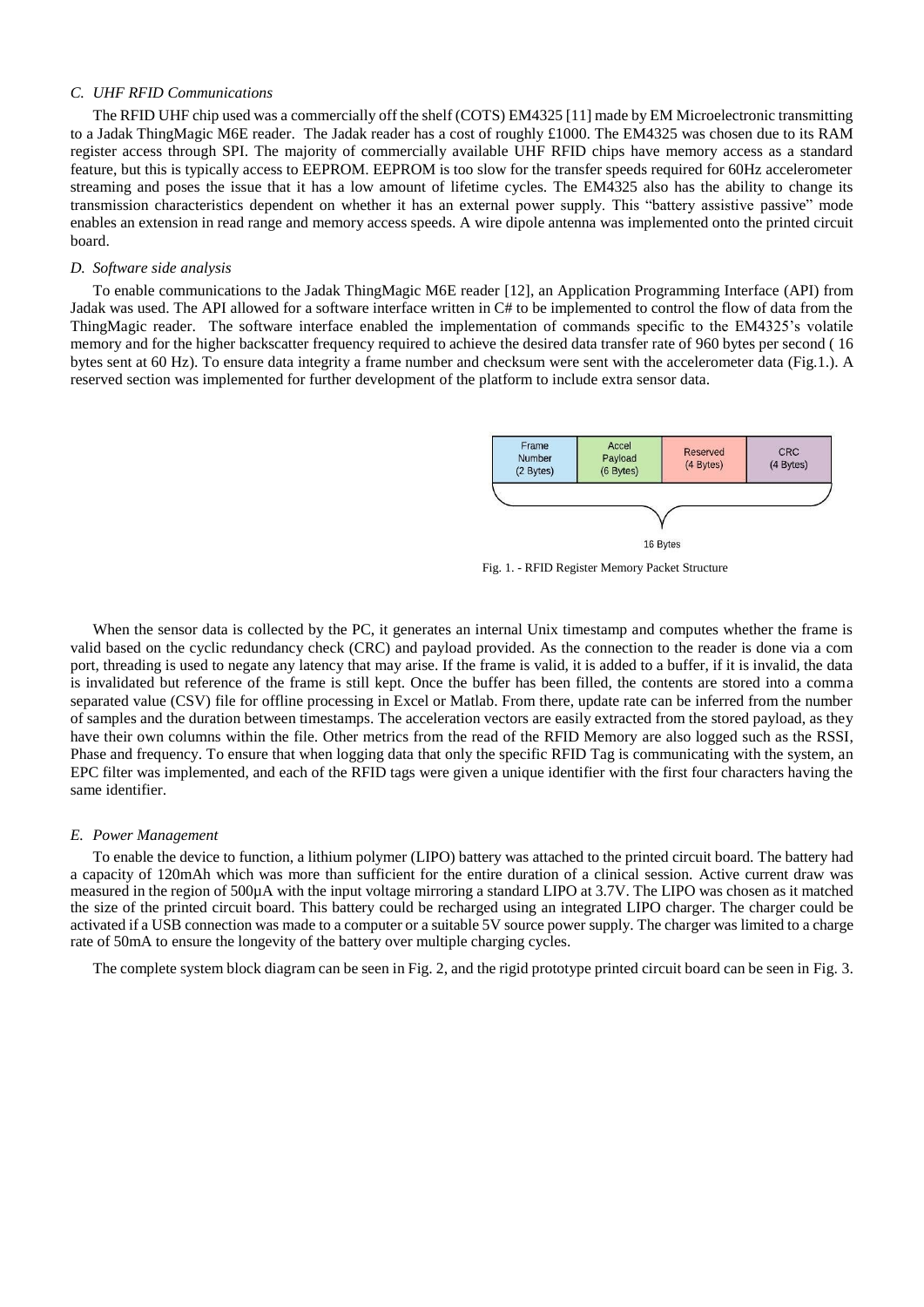

Fig. 2. - System Block Diagram



Fig. 3. - Rigid Prototype UHF Accelerometer Streaming Board

#### III. TESTING PROTOCOL

In order to validate the performance and reliability, a gold standard inertial sensor system was used in parallel with the UHF RFID system. To collect the data, the Musculoskeletal Biomechanics Research Facility within the School of Engineering at Cardiff University was used. The gold standard system chosen was the Xsens MVN. This was chosen because of its common use within the academic field, accuracy and communication system, which did not interfere with the system being tested. The Xsens system starts at a price of roughly €3,000[13].

The Xsens MVN Software uses a specific sensor unit called the MTw sensor; it can be seen in Fig.4 and Fig.5 as the orange boxed device located on a black Velcro strap.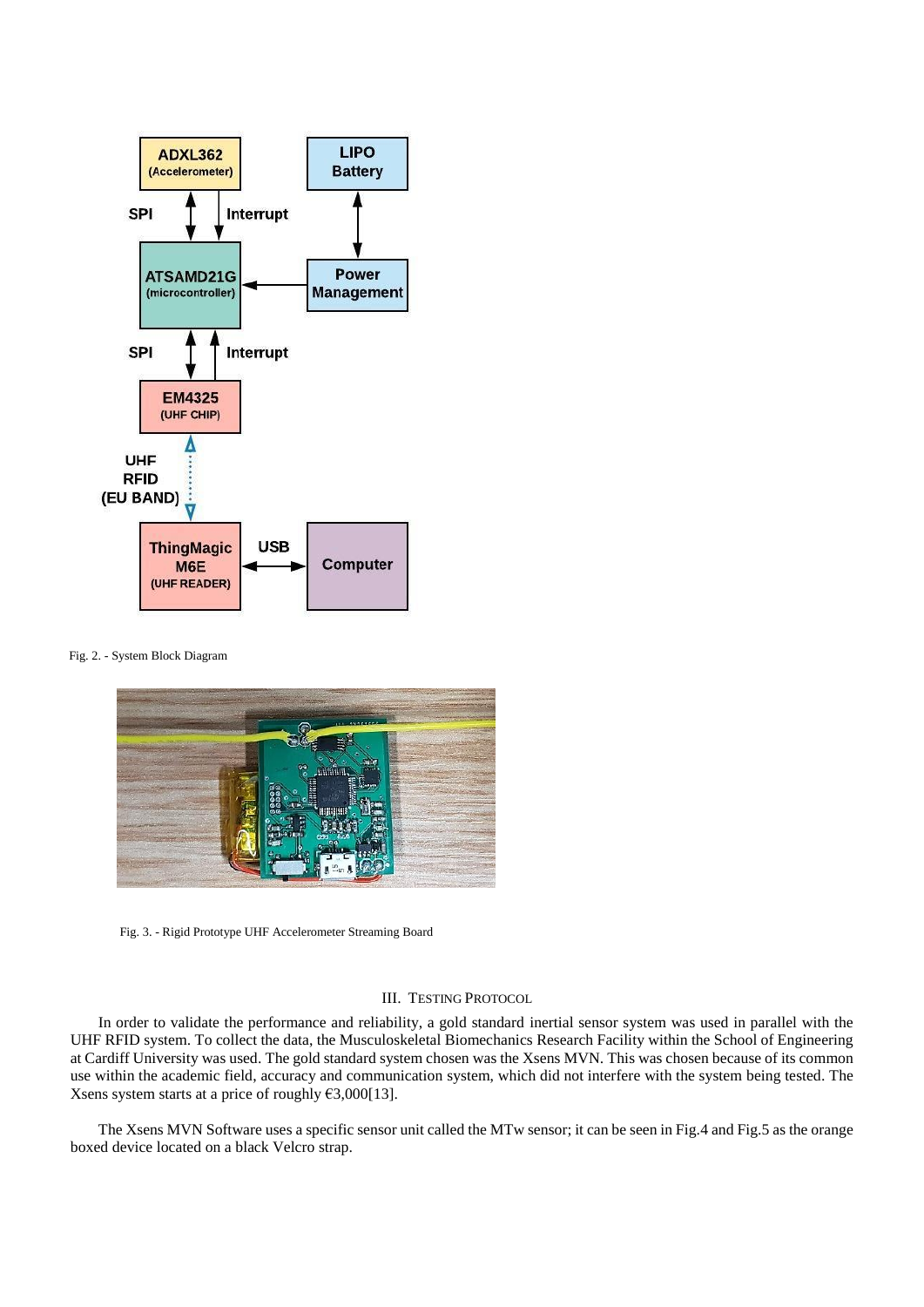

Fig. 4. - Xsens Accelerometer unit

The devices in use were located on the Right Thigh and Right Shank region. Other locations can be used such as the foot, but for this experiment, only two locations were sampled via the proposed system and the lower body Xsens sensor set was utilized (7 sensors – pelvis and bilateral thigh, shank and feet) to enable comparator sensors for RFID devices placed on the right thigh and shank.

To try to get a reliable correlation between the two systems, the RFID and Xsens sensor units were placed as close as possible to each other on the body as can be seen in Fig. 5. This allowed for a direct comparison of the data being produced by both sensor units in an offline domain.



Fig. 5. - Sensor locations for both Xsens and RFID units

To establish a baseline of acceleration performance, five specific movements were chosen to illustrate representative patient therapy actions:

- KEX Knee Extension
- KFL Knee Flexion
- SLB Single Leg Balance
- STS Sit to Stand
- WSH Weight Shifting

These five early phase knee rehabilitation exercises are included in the Taxonomy for Rehabilitation of knee conditions [14] and are routinely prescribed to those with knee pain or following surgical intentions such as a total knee replacement.

Each of the specific actions were repeated 5 times, with 5 repetitions within the action. This resulted in a test data set of 25 unique data samples for each experiment. The experiment was conducted two times, due to requiring both Right Shank and Right Thigh data capture. The UHF RFID reader was placed 1.5 meters from the subject during each test. The range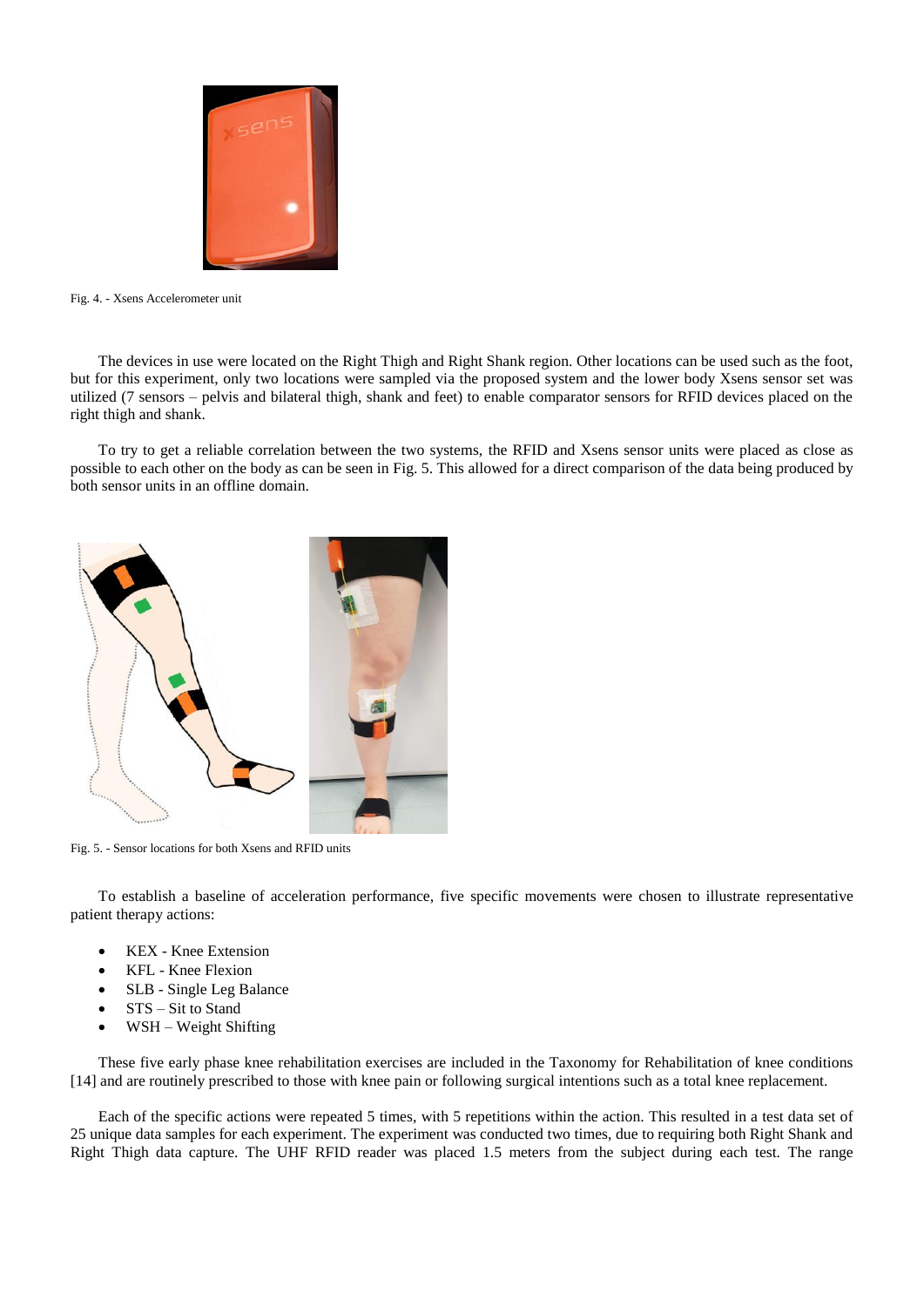performance of the tag did indicate that more range could be achieved, but a lower value was chosen to ensure the best likelihood of packet integrity.

Each of the RFID sensors were attached to plasters using high strength double-sided tape. Both Xsens units were mounted using elasticated straps.

#### IV. RESULTS

To provide an assessment, each of the data sets were compared, looking at the specific graphical signatures produced from each repetition. It was observed that the correlation between the RFID generated and the Xsens Acceleration Vector data was visually high. Giving a clear indication that specific movements, with different acceleration patterns could be isolated from both the RFID and Xsens data set, as well as having a clear correlation between RFID and the Xsens gold standard data.

For reference, a sample Knee Flexion (Shank Focus), exercise can be seen in Fig.6, which illustrates the outputted graphical waveforms generated from each system, with the black waveforms being the RFID Sensor data, and the blue being the Xsens gold standard system under test.

Regarding X axis acceleration, it can be seen in Fig. 6 that both systems produce a clear oscillation of five repetitions of a Knee Flexion in respect to acceleration, both having significant visual similarities regarding peaks and troughs. The minor differences seen can be attributed to timing inconstancies on the RFID communications side causing a larger state of change. Nevertheless, each of the five repetitions can be clearly identified. The initial Acceleration vector can also be seen to be different on the two devices, this can be attributed to the sensors having slightly different resting orientations.



Fig. 6. – Accelerometer Data X Axis

In the Y Axis Fig.7, a slight variation is observed; however, each repetition is still evident. One of the issues theorized for this lack of clarity in replication of the waveform could be due to the specific mounting on the RFID sensor. With the extra height generated from the LIPO battery and multiple layers of adhesive tape, the translation of acceleration force could have been dampened.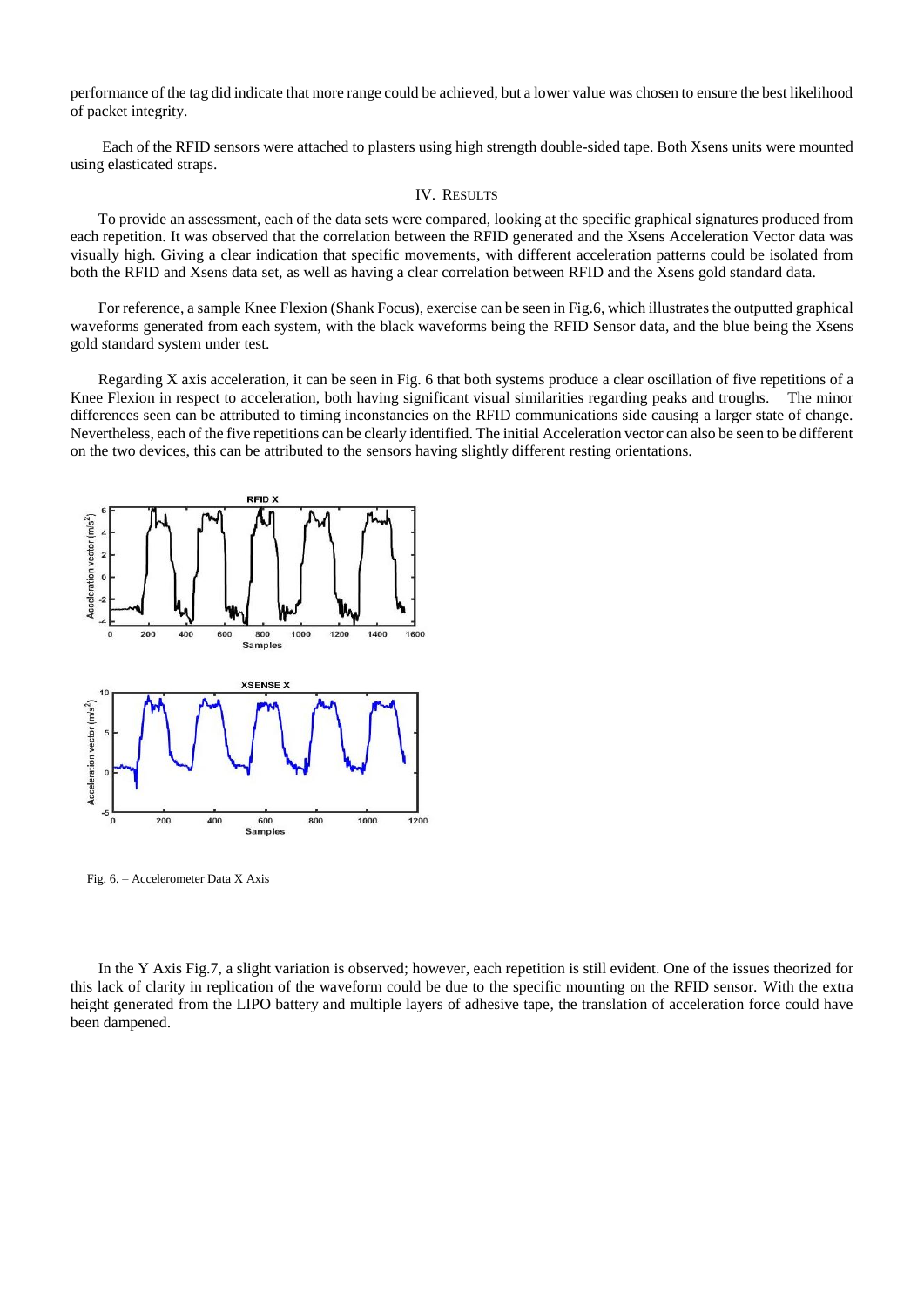

Fig. 7. - Accelerometer Data Y Axis

A small variation can be seen in the Z Axis in Fig. 8. Again, the movements can be determined with the RFID sensor but with less feature data apparent. A probable cause for this lack of feature data, can again be attributed to the initial mounting methodology used. It should be noted that the specific Knee Flexion (Shank Focus) exercise did not produce large acceleration values in the Z Axis, though the measured acceleration range is in line with the X and Y Axis movement.



Fig. 8. - Accelerometer Data Z Axis

The unit has been tested for durability in streaming performance, to ensure it does not have the same degradation and failure that EEPROM based streaming incurs. The device after a testing period of 3-5 hours a day for 2 months is still at 100% performance. As the register memory of the EM4325 is used instead of EEPROM, it is theorised that the lifetime of the device will be battery dependant. This is a major improvement over the EEPROM lifecycle of 100,000 writes, which would equate to 30 minutes of constant operation.

The power consumption of the device being within the region of 500µA during loading, gave an estimated on-time of roughly 240 hours, and more than 1000 hours in standby.